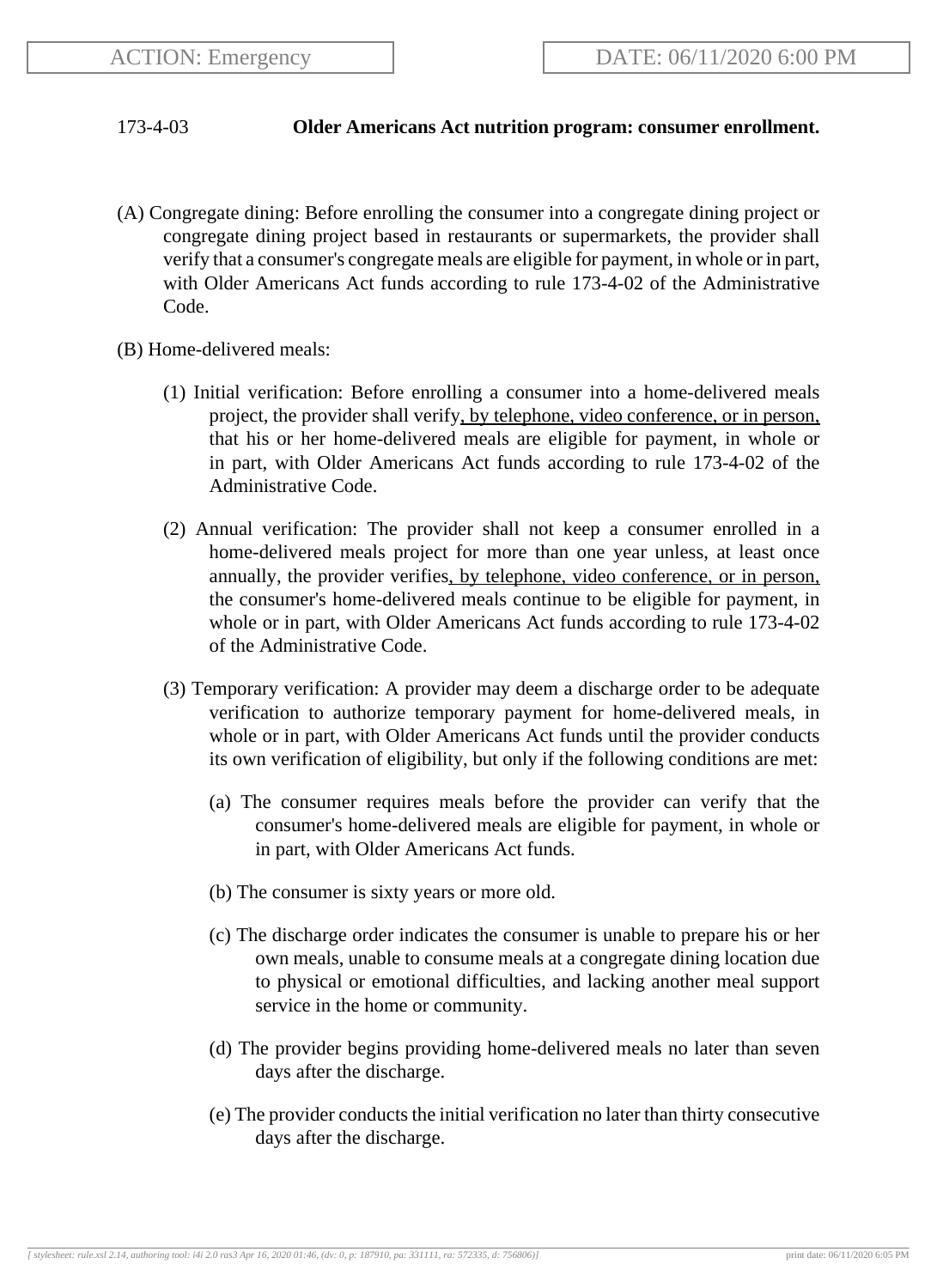- (C) Waiting lists: If a waiting list exists for enrolling into a congregate dining project, congregate dining project based in restaurants or supermarkets, or a home-delivered meals project, the provider or the AAA shall develop a prioritization system that distributes meals equitably by prioritizing consumers who are determined to have the highest nutritional risk. The provider shall base the consumer's nutritional risk status upon the following:
	- (1) The result of a nutritional health screening of the consumer conducted according to rule 173-4-09 of the Administrative Code.
	- (2) The nutritional risk status of the spouse (if any), if the spouse is determined to have a higher nutritional risk than the consumer.